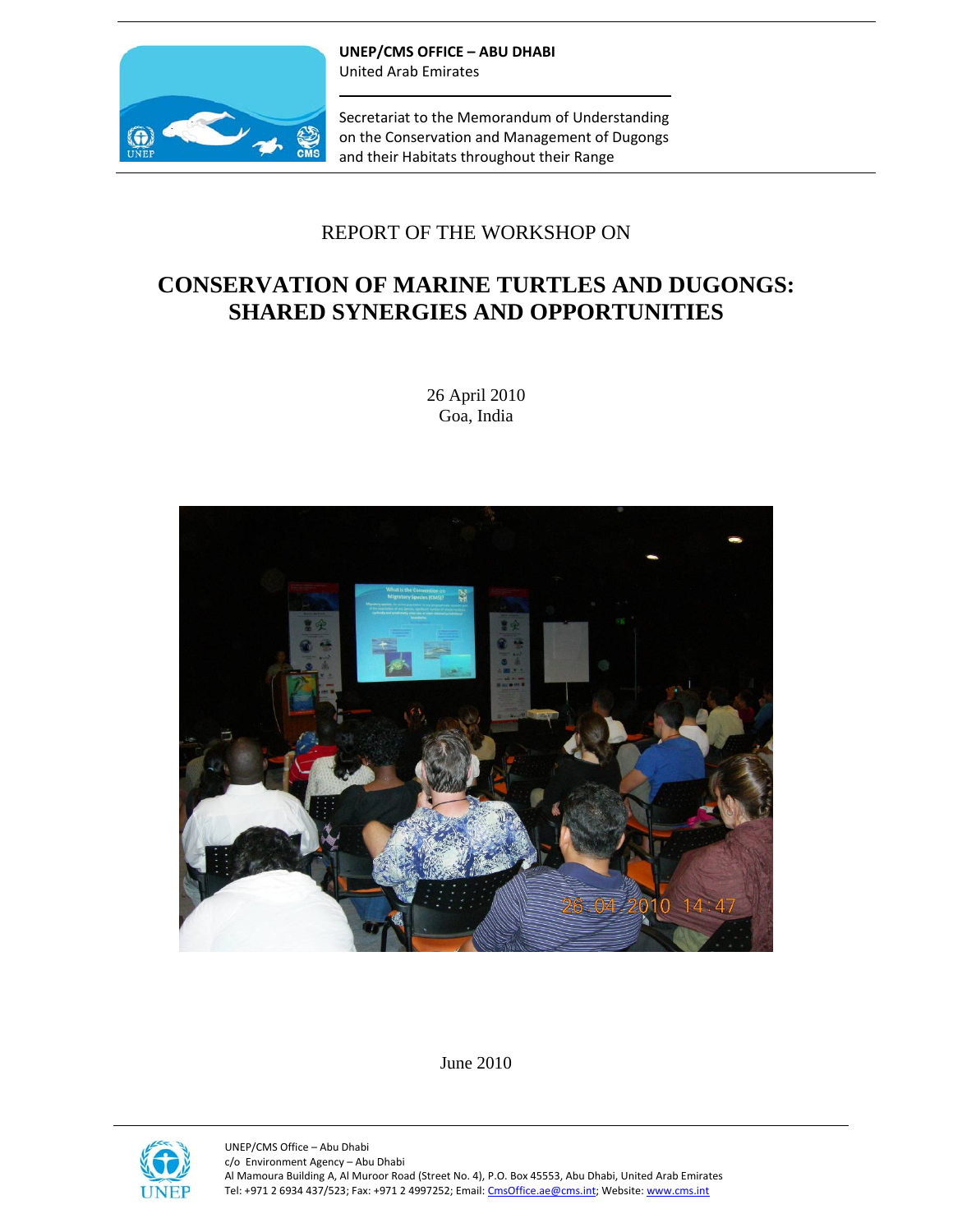# **Table of Contents**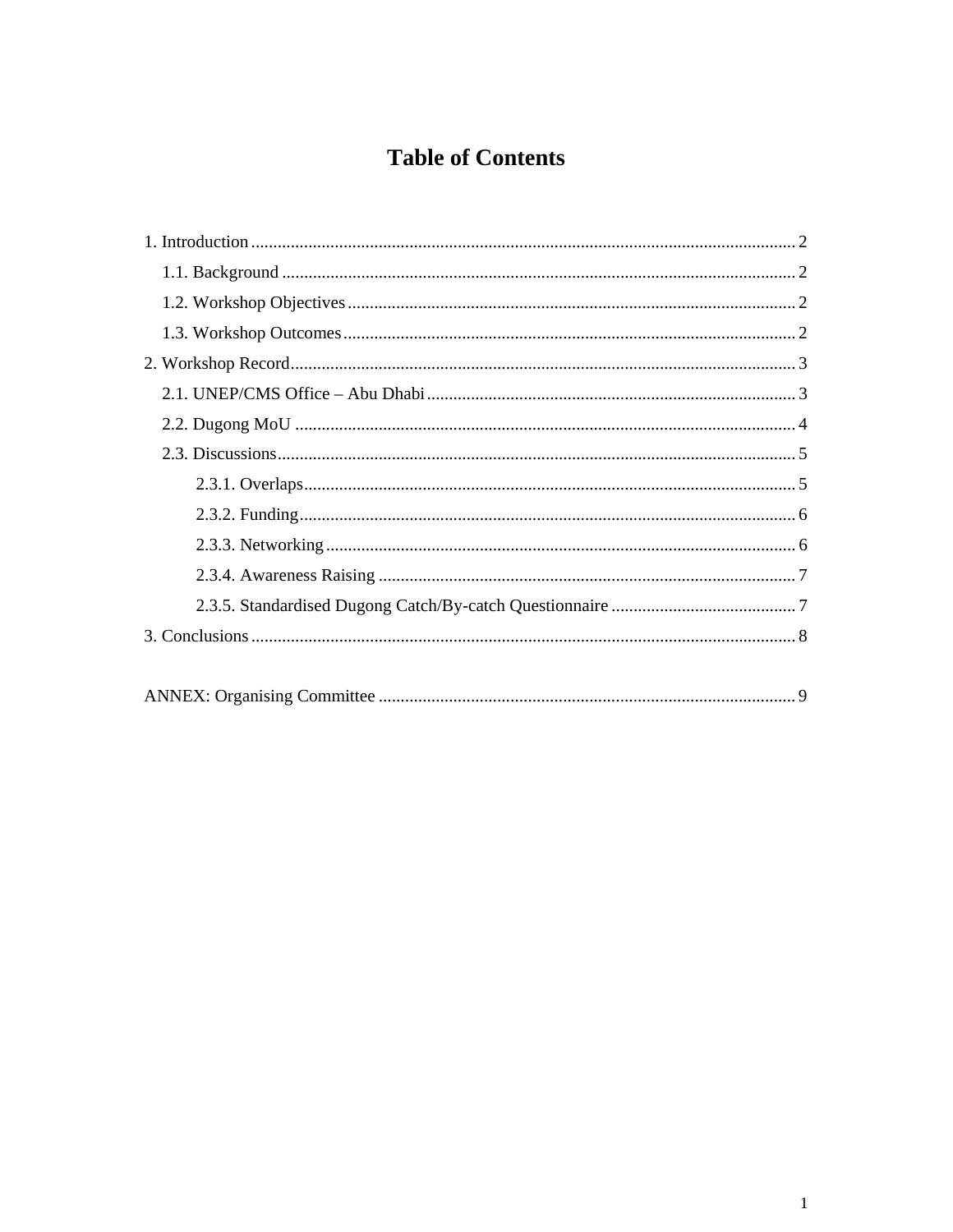## **1. Introduction**

## **1.1. Background**

Marine turtles and dugongs are the focus of two separate international conservation agreements under auspices of UNEP/CMS: the Memorandum of Understanding on the Conservation and Management of Marine Turtles and their Habitats in the Indian Ocean and South East Asia (IOSEA Turtle MoU), which has been in effect since 2001 and encompasses some 44 range states; and the MoU on the Conservation and Management of Dugongs and their Habitats throughout their Range, which came into effect in 2007 and encompasses about 42 range states.

Strikingly, both agreements overlap in terms of the range states and approach to conservation in addressing both species and habitat specific impacts via their respective conservation and management plans. While this should not be surprising given the similarities in the ecology of each species (i.e. long-lived and slow breeding) and their reliance on similar coastal habitats, apart from some largely intuitive approaches to address the conservation of both species together, there has been little concerted effort to explore where those synergies, and thus opportunities, may lie in order to maximize conservation outcomes for these species. Such an approach may become increasingly important given the need to make the best use of limited resources, in terms of funding and other resources to build technical and often, communitybased capacity, which can effectively and efficiently address conservation and management needs.

## **1.2. Workshop Objectives**

The aim of the workshop was to explore the conservation synergies and to identify how researchers and managers with an interest in, or mandate to conserve marine turtles and/or dugong conservation can contribute in determining whether it is possible, and indicate how to:

- Align research objectives and set priorities (for instance, habitat studies or implementation of aerial and/or questionnaire-based surveys);
- Address conservation and management needs (where these overlap, such as habitat protection, by-catch reduction, or indigenous takes, amongst others);
- Build technical capacity (at government, NGO and community levels);
- Build and support community-based capacity (particularly where infrastructure for government-led initiatives is insufficient or inappropriate);
- Share resources (funding, technical, etc); and
- Influence policy development and implementation in a collaborative and cost-efficient manner (both at national and regional levels).

## **1.3. Workshop Outcomes**

Ideas on possible conservation synergies among the two species were generated through discussions among the workshop participants. The UNEP/CMS Standardised Dugong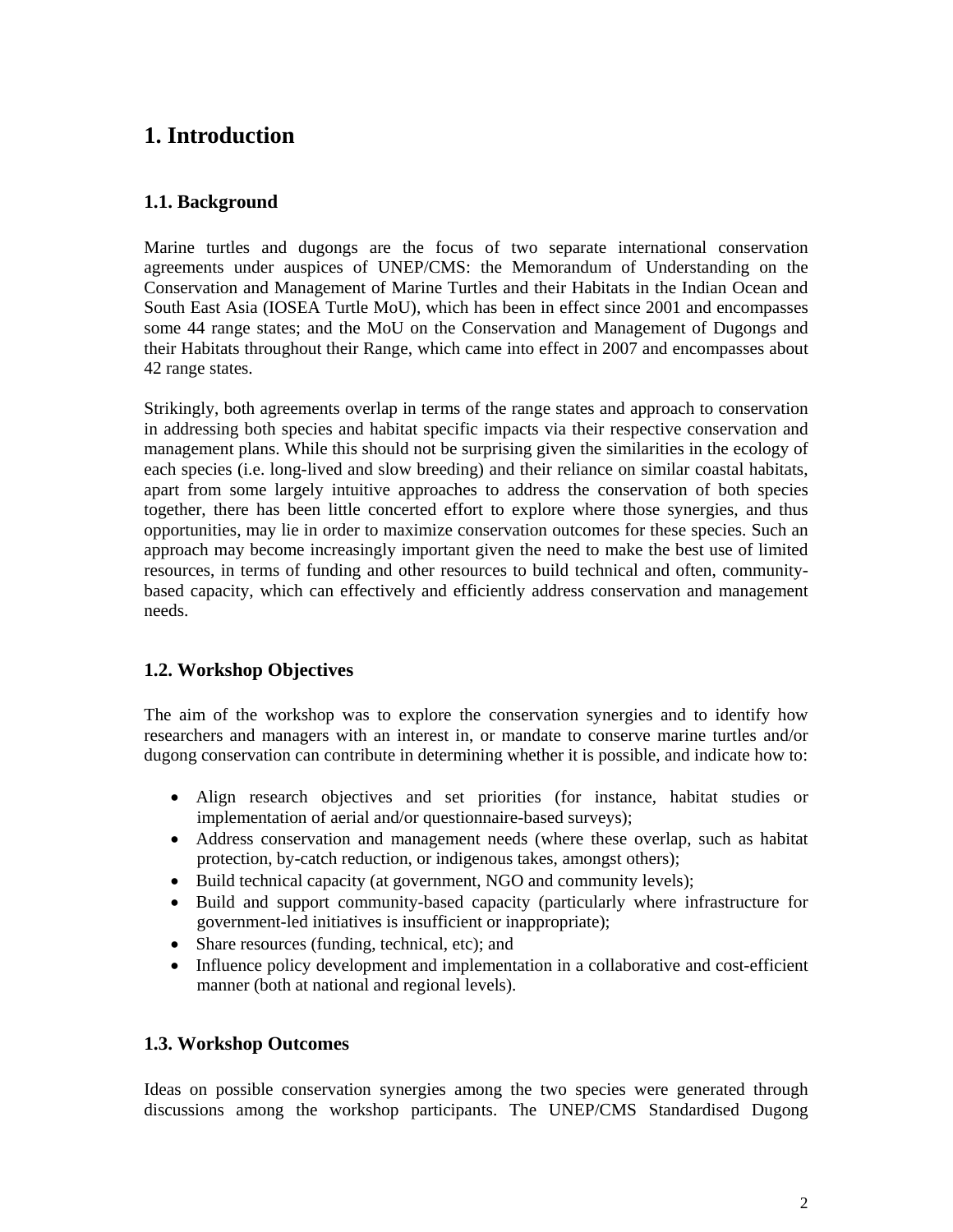Catch/By-catch Questionnaire raised interest among the participants as it provides for data collection for both dugongs and marine turtles.

## **2. Workshop Record**

Dr. Donna Kwan welcomed some 60 workshop participants from about 20 different countries, and explained why they, as the Dugong MoU Secretariat, were at the sea turtle symposium: the UNEP/CMS Abu Dhabi Office was keen to take the opportunity at this symposium to emphasize the synergy opportunities between marine turtle and dugong conservation.

A presentation was given on marine turtle and dugong "Shared Conservation Synergies and Opportunities", which included information on the UNEP/CMS Office – Abu Dhabi, the Dugong MoU, as well as dugongs in general, since most of the workshop participants were turtle experts.

### **2.1. UNEP/CMS Office – Abu Dhabi**

UNEP/CMS Abu Dhabi Office was established under the auspices of the United Nations Environment Programme (UNEP) and Convention of Migratory Species (CMS). Migratory species covered by CMS are defined as an entire population or any geographically separate part of the population of any species, significant number of whose members cyclically and predictably cross one or more national jurisdictional boundaries. There are two Appendices to the Convention: Appendix I covers migratory species threatened with extinction, and Appendix II covers migratory species whose conservation requires international Agreements. The operational tools of CMS are strict protection for endangered migratory species (concerted action), cooperative agreements to restore favourable conservation status, and cooperative research and conservation projects. In addition, CMS Conference of Parties mechanism reviews the status of Appendix I species. The *modus operandi* of CMS is the creation of legal and institutional frameworks such as Agreements and Memorandum of Understanding.

Dr. Donna Kwan explained that, hosted by the Environment Agency - Abu Dhabi, the UNEP/CMS Office in Abu Dhabi is generously financed by the UAE Government in 2009– 2011 (ongoing). The Office provides secretariat and technical support to the Dugong MoU, to the MoU on the Conservation of Migratory Birds of Prey in Africa and Eurasia, and to other regionally important species such as marine turtles.

The Secretariat can help the Signatory and other Range States of the Dugong MoU by:

- Providing funding: Small Grants Programme (direct, co-funding or leverage);
- Facilitating letters of support for funding applications;
- Providing a network (e.g. other dugong range states, liaising with other experts, IGOs and NGOs, cooperation, collaboration, learning);
- Awareness raising (e.g. promote and acknowledge good efforts);
- Sub-regional workshops and meetings (e.g. standardised methodology/protocols for fisheries by-catch surveys, habitat assessment and monitoring, education and awareness raising; *First Official Signatory State Meeting* on 4-6 October 2010 in Abu Dhabi).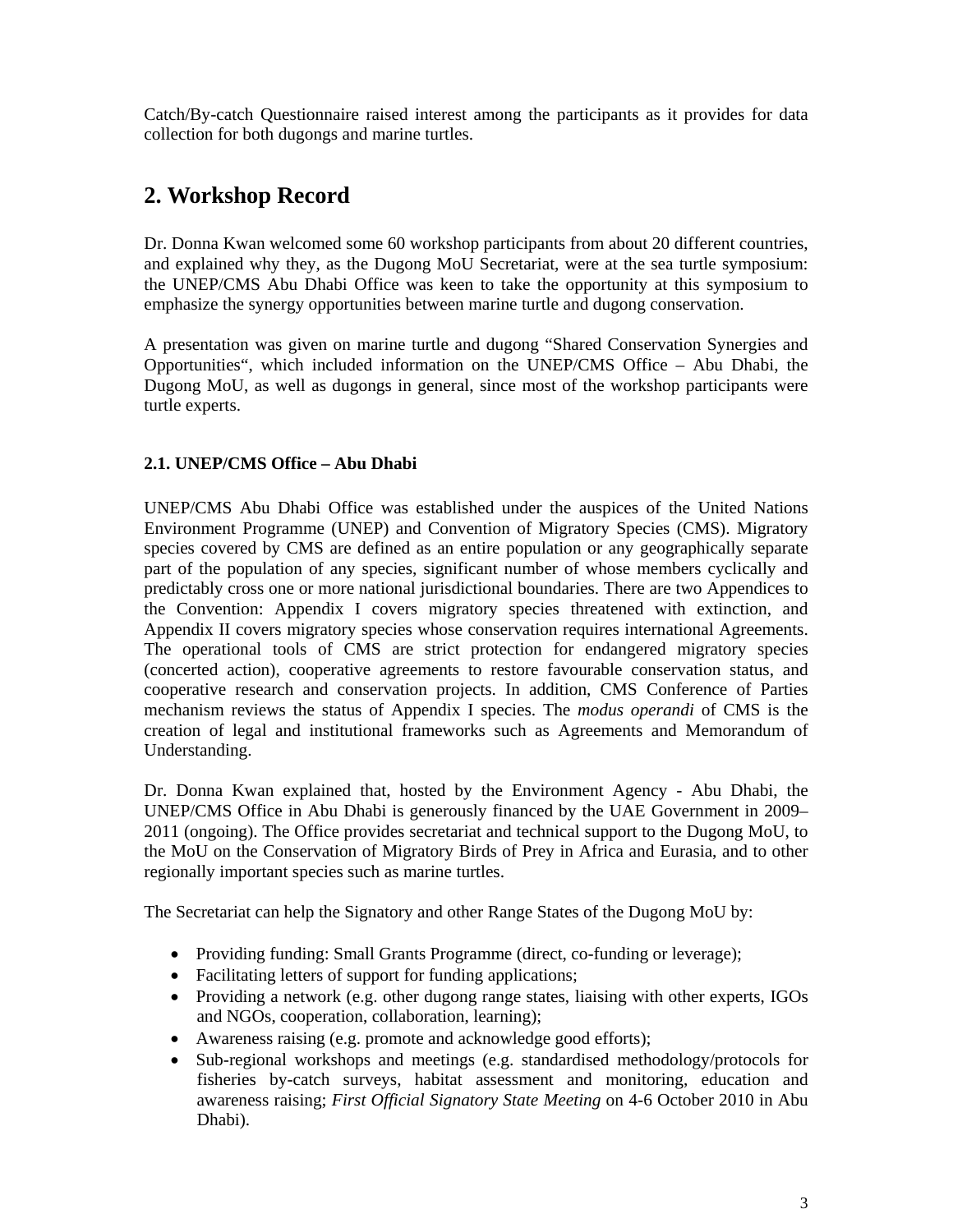#### **2.2. Dugong MoU**

The Memorandum of Understanding on the Conservation and Management of Dugongs and their Habitats throughout their Range (Dugong MoU) is non-legally binding and spans over 40 range states, of which 11 are current signatories: Australia, Comoros, Eritrea, France (New Caledonia, Mayotte and Reunion Island), India, Kenya, Madagascar, Myanmar, Philippines, Tanzania and the United Arab Emirates.

The Conservation and Management Plan (CMP) is the main platform for directing conservation, facilitating and coordinating national level and transboundary actions across migratory range of species populations and their habitats. CMPs are species-focused, contain habitat specific activities, and can be implemented nationally or regionally. Many conservation and management actions in the Dugong MoU can benefit other marine wildlife, including turtles.

Shared conservation and management objectives and their actions relevant to marine turtles in the dugong CMP, include:

- Reducing direct and indirect causes of mortality;
- Improving understanding (research and monitoring);
- Protecting, conserving and managing habitats;
- Raising awareness of conservation needs;
- Improving legal protection and habitats;
- Enhancing national, regional and international cooperation and cooperation on capacity building.

Shared challenges facing the conservation and management of marine turtles and dugongs include:

- Aspects of these species' biology (long-lived, slow breeding);
- Reliance on coastal habitats;
- Restricted coastal habitat subject to natural (e.g. large-scale diebacks) and anthropogenic impacts (e.g. habitat loss and degradation);
- Capable of moving across jurisdictions at local and regional scales;
- Lineages cross jurisdictions;
- Multiple threats (gill netting, commercial/fisheries by-catch, coastal development, boat strikes);
- Used for food/medicine/artefacts by coastal communities.

The UNEP/CMS Office is keen to explore shared conservation synergies between marine turtles and dugongs – and is in a position to support actions needed. For example with the assistance of technical experts a standardised methodology/protocols has been developed for fisheries by-catch surveys. For both marine turtles and dugongs, effective conservation and management actions must address the issues of conserving the quality of critical habitats and minimizing mortality which need to be co-ordinated across jurisdictions. Those actions can also benefit other marine wildlife.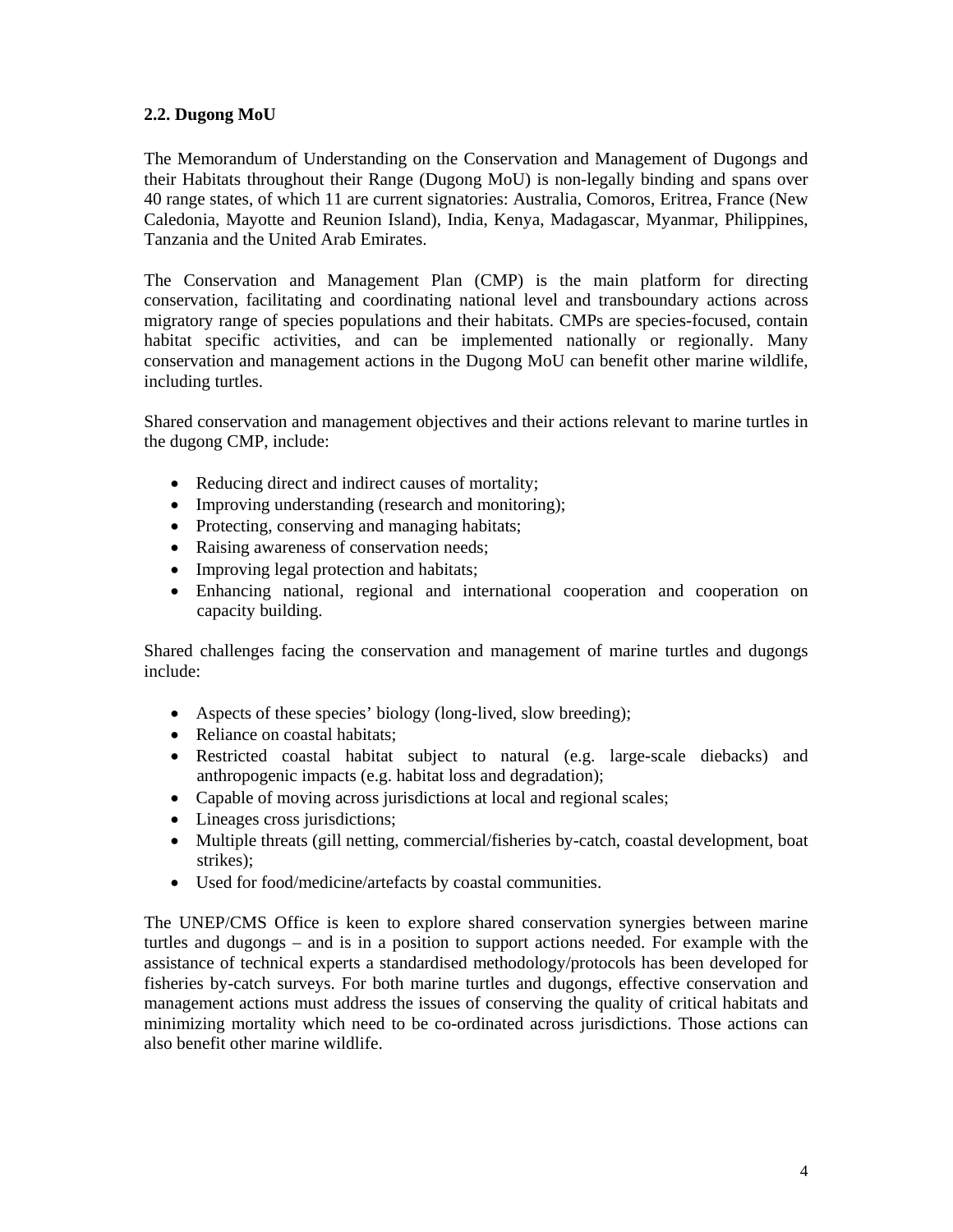#### **2.3. Discussions**

Dr. Nicolas Pilcher led discussions on the overlaps between marine turtles and dugongs in relation to policy implementation, research management, funding, technical capacity, education and awareness raising issues.

The participants were encouraged to share ideas about how to deal with two species that are very similar and how to best use the presented opportunities and maximize project investments. The participants were also asked to share their ideas based on their personal experiences in turtle research and conservation.

The section below encompasses the following issues and topics covered during this session: Overlaps, Funding, Networking, and Awareness Raising, Standardised Dugong Catch/Bycatch Questionnaire.

### *2.3.1. Overlaps*

Dr. Nicolas Pilcher explained that in the process of developing *the Standardised Dugong Catch/By-catch Questionnaire*, the working group noted that there is much overlap between a number of species, particularly marine turtles and inshore cetaceans. Examples cited by Dr. Pilcher included trying to solve by-catch and targeted take issues which are common to both turtles and dugongs. In Australia, aerial surveys for dugongs have also been used to survey marine turtles simultaneously. These are only two of the many examples on synergies and opportunities of how the research efforts can be doubled-up. There are many opportunities where research efforts could be more cost-effective by combining projects with similar objectives for both species.

Similarities between the species in their biology including use of same coastal waters and habitats such as seagrasses and reefs was a potential area for addressing research, conservation and management synergies. Similarly, community-based approaches can be applicable to both species for example to monitor populations and for levels of (legal) take, for example by Traditional Owners in Australia. Should it be possible to collect data on multiple species simultaneously, the issue of who should it be reported to, was raised. It was noted that information could be lost if researchers do not know what to do with it.

Participants from Nigeria expressed interest in further exploring how they could address shared conservation issues for West African Manatee and coastal cetaceans. A possible starting point was to adapt the Standardised Dugong Catch/By-catch Questionnaire (see Section 2.3.5.) for manatees. The Questionnaire already includes survey questions for marine turtles (pages 5 and 6). There were also suggestions about similar approaches to satellite telemetry work used on marine turtles and dugongs, to be used for manatees in West Africa.

Suggestions on how to progress addressing shared research, conservation and management of marine turtles and dugongs included:

• Holding information sessions on shared research, conservation and management at appropriate events e.g. future Sea Turtle Symposiums, Marine Mammal Conferences.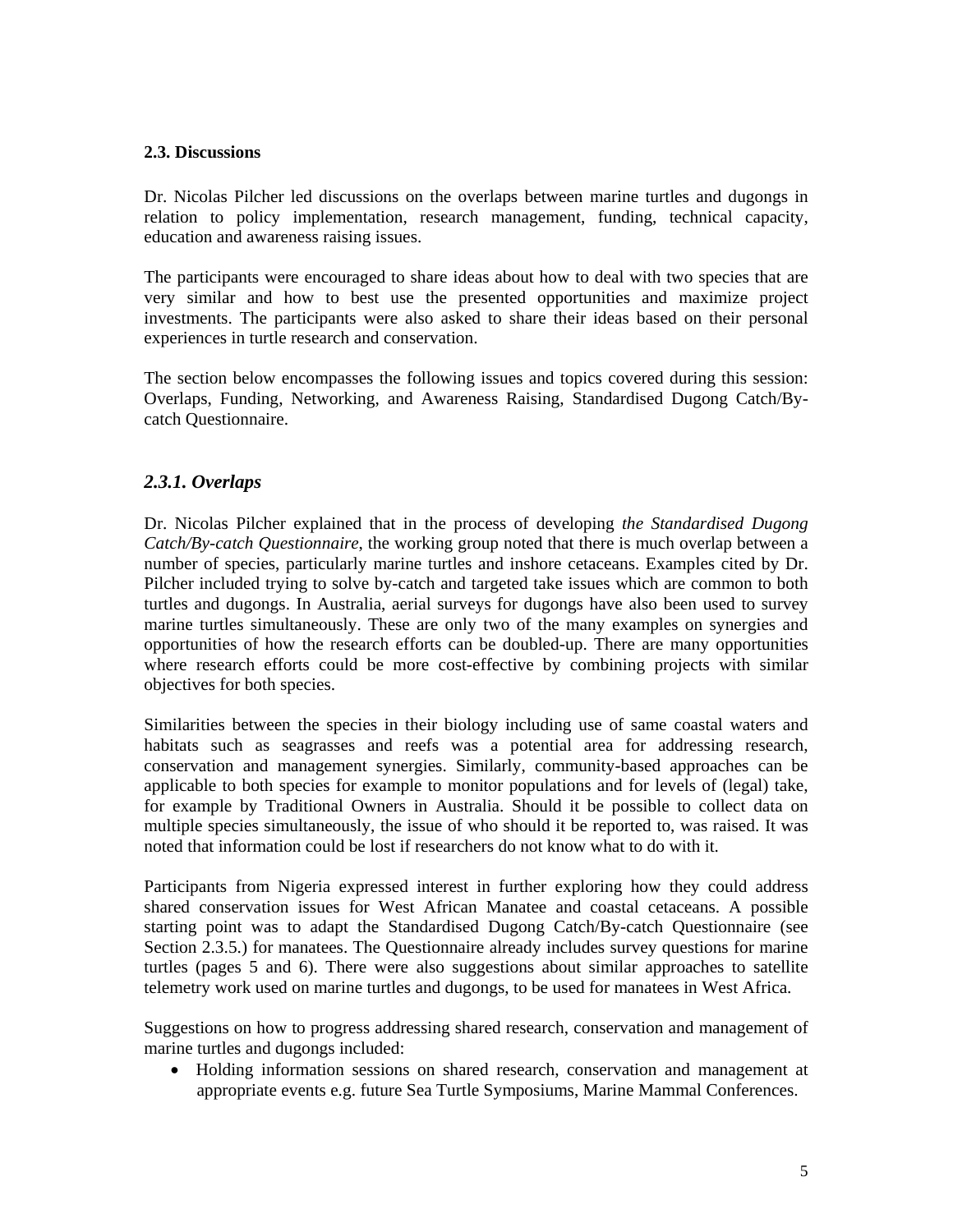- Have dedicated cross-over technical training workshops as part of appropriate conferences or events on common research methods e.g. surveys for population assessments or monitoring.
- Developing a list of potential research and management areas and distribute to appropriate dugong and turtle websites and listservers e.g. CTURTLE (http://accstr.ufl.edu/cturtle.html) and MARMAN (http://whitelab.biology.dal.ca/marmam.htm).
- The UNEP/CMS Office could also contact turtle conservationists to request information, for example if they had information on stranded dugongs and the status of seagrass beds.

## *2.3.2. Funding*

In the discussion on funding, alternative methods of funding such as ones based on environmental mortgages schemes were discussed briefly. This scheme is being trialled for turtles and might be able to be applied to dugongs as well. There was wide agreement that this was a good idea and applicable to funding regional dugong conservation and management projects. The UNEP/CMS Abu Dhabi Office will further investigate the possibilities.

Questions on how to translate research and policy into action were also raised among the workshop participants. It was noted some NGOs, such as WWF Malaysia, are actively lobbying the Ministry on turtle issues.

## *2.3.3. Networking*

Networking proved to be one of the big issues when it comes to research and conservation of the two species.

The marine turtle network is considered to be large in size; however there was general agreement that it could be more effective. Of mention was that the communication between the social scientists and biologists needs to be improved. A suggestion was also made for better communication with social scientists to use cultural, local and traditional knowledge in studies. This approach would match up two-way flow of information and recognising the importance of traditional knowledge in dugong and marine turtle research and conservation efforts.

In comparison to the marine turtle network, the dugong network is considered to be rather small. The advantage of a small group of researchers is that everyone knows each other and what they are working on. However, the dugong network is also more challenging because of the large number of developing range states who do not yet have capacity to do dugong research or conservation. Dr. Donna Kwan pointed out, that with regards to the range states included in the Dugong MoU, it was not easy to define all range states when the agreement was developed in intergovernmental meetings in Bangkok in 2006 and Abu Dhabi 2007. This is because the dugongs may still be found in areas where they have not been reported before. For example, in 2009 a large population of dugongs was "discovered" in Punang-Sair-Lawas, Malaysia, during a research trip on marine turtles.

Dr. Kwan stated that CMS will take an active role in keeping in contact and creating a network. One opportunity to build networks will take place in the *First Official Signatory*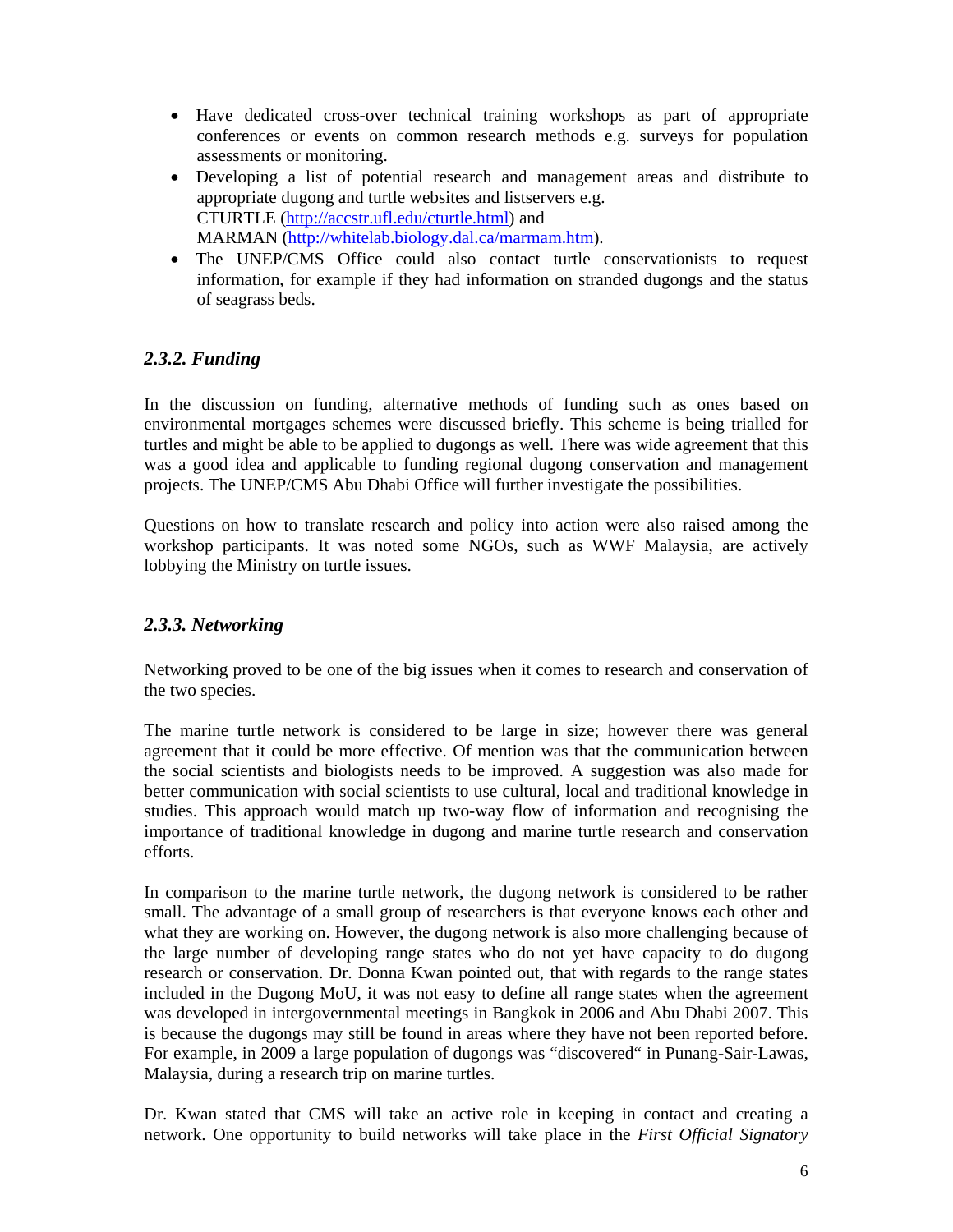*State Meeting of the Dugong MoU* in Abu Dhabi, United Arab Emirates, scheduled for 4–6 October 2010.

The following suggestions were made to improve communications between turtle and dugong biologists:

- − Have sessions at key conferences on shared conservation, research and management issues
- − Encourage discussions about hot issues at key fora such as the IUCN specialist groups for marine turtles and sirenians. Addressing by-catch of marine turtles may be a good starting point. A further issue may be the emerging threat of marine debris.

### *2.3.4. Awareness Raising*

Awareness raising is considered to be very important when it comes to obtaining community support in species conservation.

Workshop participants agreed that by-catch is one of the biggest issues for both dugongs and marine turtles. Fishermen are using gillnets, which are very hazardous (also known as ghost fishing). However, fishermen do not usually know this, and therefore better education and awareness outreach is needed.

As a part of awareness raising, it was suggested that people could send dugong photographs to the UNEP/CMS Abu Dhabi Office for them to post some on their website http://www.cms.int/secretariat/abu\_dhabi\_intro.htm > Dugong MoU. The Office will explore this possibility.

#### *2.3.5. Standardised Dugong Catch/By-catch Questionnaire*

Dr. Pilcher presented the UNEP/CMS Standardised Dugong Catch/By-catch Questionnaire in the workshop, which raised a wide interest among the workshop participants.

Dr. Pilcher explained the interview takes about 1h 15min and interviewing sample depends on areas – however, rough guide is to have 200 interviews per country. The Questionnaire is currently being implemented in Cambodia, Malaysia, Myanmar, New Caledonia, Palau, Papua New Guinea, Solomon Islands, Thailand, Vanuatu and Vietnam. The Questionnaire will be available for free download on the website of the UNEP/CMS Secretariat for Dugong  $M_0U$  – the Secretariat only asks for countries to share the regional results.<sup>1</sup>

While the focus of the surveys is for dugongs, the questionnaire also contains questions for marine turtles and cetaceans. It can also be easily adapted for other species, including manatees.

l

<sup>&</sup>lt;sup>1</sup> This has already been done and the survey can be found at

http://www.cms.int/species/dugong/dugong\_noticeboard.htm > Standardised Dugong Catch/By-catch Questionnaire Available Now.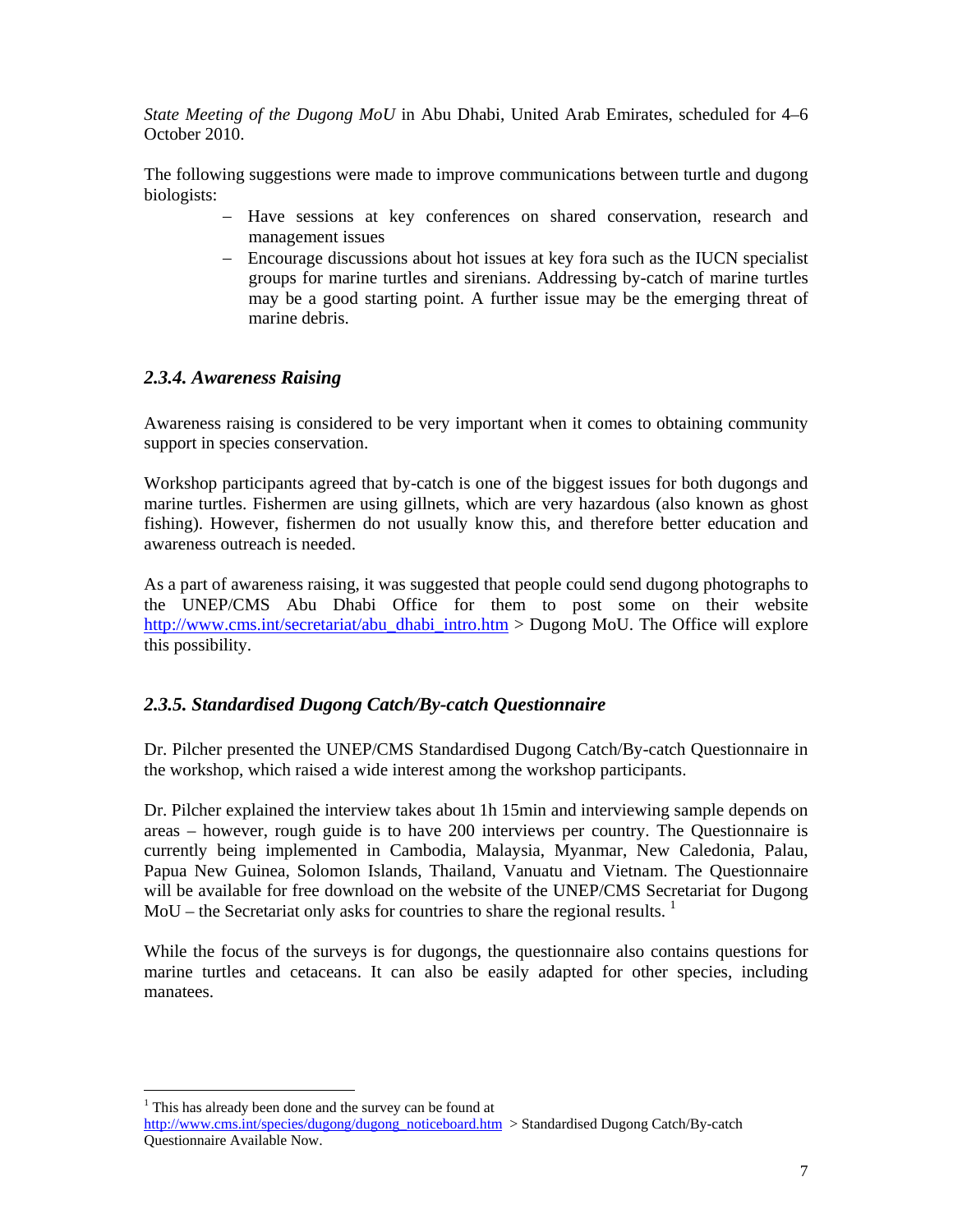## **3. Conclusions**

There was considerable interest to know more about dugongs and to explore how to address mutual research and monitoring objectives. It was noted that similarities in the biology and habitats of dugongs and marine turtles create many conservation and management synergies between the species. There are many opportunities where research efforts could be more costeffective by combining projects with similar objectives for both species.

In dugong and marine turtle conservation work, alternative methods of funding may provide important opportunities to address livelihood and species conservation needs. It was found that schemes based on environment lending, for example, were a good idea and may be applicable to funding regional dugong conservation and management projects.

Network-building and sharing of data was seen as one of the issues affecting a successful conservation policy application regarding dugongs and marine turtles. The marine turtle network was perceived large in size, whereas the dugong network was considered to be rather small – both of which with encouraging and challenging characteristics. All in all, a two-way flow of information between dugong and marine turtle research experts and different scientific fields was considered valuable in the species conservation efforts.

Community support was envisaged as important in species conservation work. With regards to obtaining that support, awareness-raising was considered to be very important. Thus, better education and awareness outreach on dugong and marine turtle conservation and management efforts was believed necessary.

The UNEP/CMS Standardised Dugong Catch/By-catch Questionnaire is a tool developed to ease the difficulties on the way of a successful implementation of the conservation management plan, data collection, tighter network building and synergy sharing. Due to the large interest, the UNEP/CMS Secretariat for Dugong MoU posts the Standardised Dugong Catch/By-catch Questionnaire form to their website http://www.cms.int/species/dugong/dugong\_noticeboard.htm and informs all the workshop participants when this is done. UNEP/CMS Office – Abu Dhabi will also take the role of keeping contact and making a network within dugong experts.

Participants at the workshop strongly supported the need for more dialogue between marine turtle and dugong researchers, managers and interested parties to further explore the opportunities to address conservation and management issues shared by these species.